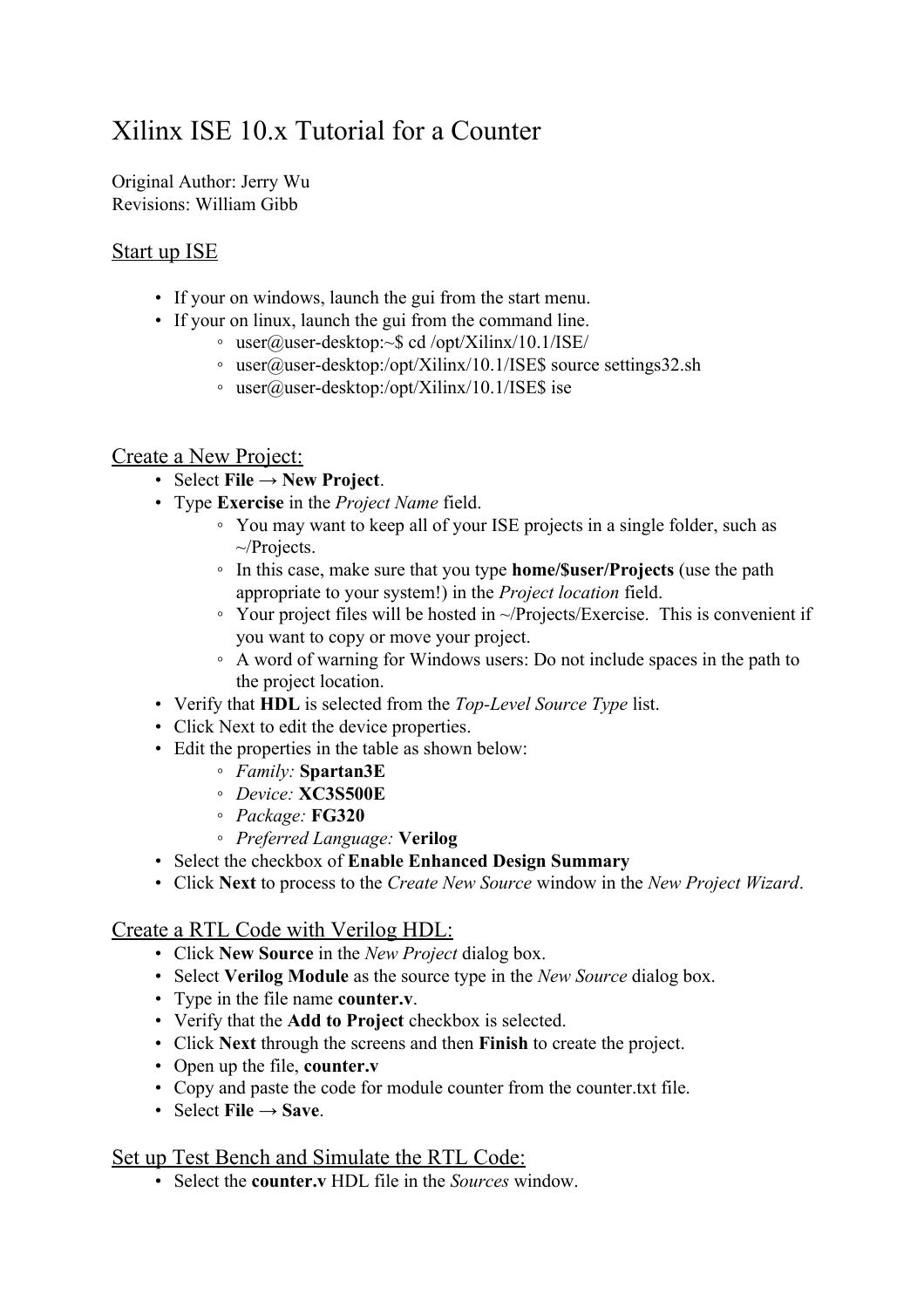- Select **Project → New Source** to create a new test bench source.
- In the *New Source Wizard*, select **Test Bench WaveForm** as the source type, and type **counter\_tb** in the *File Name* field and then click **Next**.
- The *Associated Source* page shows that you are associating the test bench waveform with the source file counter. Click **Next**.
- The *Summary page* shows that the source will be added to the project, and it displays the source directory, type and name. Click **Finish**.
- To set the clock frequency, setup time and output delay times in the *Initialize Timing* dialog box before the test bench waveform editing window opens:
	- *Clock High Time:* **10ns**
	- *Clock Low Time:* **10ns**
	- *Input Setup Time:* **5ns**
	- *Output Valid Delay:* **5ns**
	- *Offset:* **50ns**
	- *Global Signals:* **GSR (FPGA)**
	- *Initial Length of Test* Bench: **1000ns**
- Click **Finish** to complete the timing initialization
- Select **Behavioral Simulation** and **counter\_tb** in the *Source* window.
- In the *Process* tab, click the **+** to expand the *ISE Simulator* process and double-click the **Simulate Behavioral Model** process.
- To verify the simulation result, select the **Simulation** tab and zoom in on the transitions.

#### Modify the Design:

- After verify the simulation result, we want to be able to check the implemented behavior of the counter.
- To do that, we need to change the count frequency in the counter.v HDL file.
	- $\circ$  In the counter. v file, we set t==4 so the counter add 1 every 5 clock cycle, which means the counter frequency is 10MHz since the internal clock frequency in the Spartan 3E-Starter board is 50MHz.
	- Now, we should lower the frequency in order for us to be able to detect the LEDs lighting change after we implement the RTL code on the board.
- Double-click the file **counter.v** in the *Sources* window.
- Change **if (t==4)** to **if (t==99999999)** in the counter.v file. Now the counter frequency is changed from 10MHz to 0.5Hz. This low count frequency (0.5Hz frequency, 2 second period) will allow us to notice that LED status changes (counting up) every 2 second.
- Select **File**  $\rightarrow$  **Save**

#### Assign PinConstraints and Implement the Design:

- Select the **counter.v** HDL file in the *Sources* window.
- Now we will implement package-pin constraints. There are two ways to do this.
- Via gui
	- Double-click the **Assign Package Pins** process in the *User Constraints* process group. The *Pinout and Area Constraints Editor* opens.
	- Select the **Package View** tab.
	- In the *Design Object List* window, enter a pin location for each pin in the **Loc** column using the following information: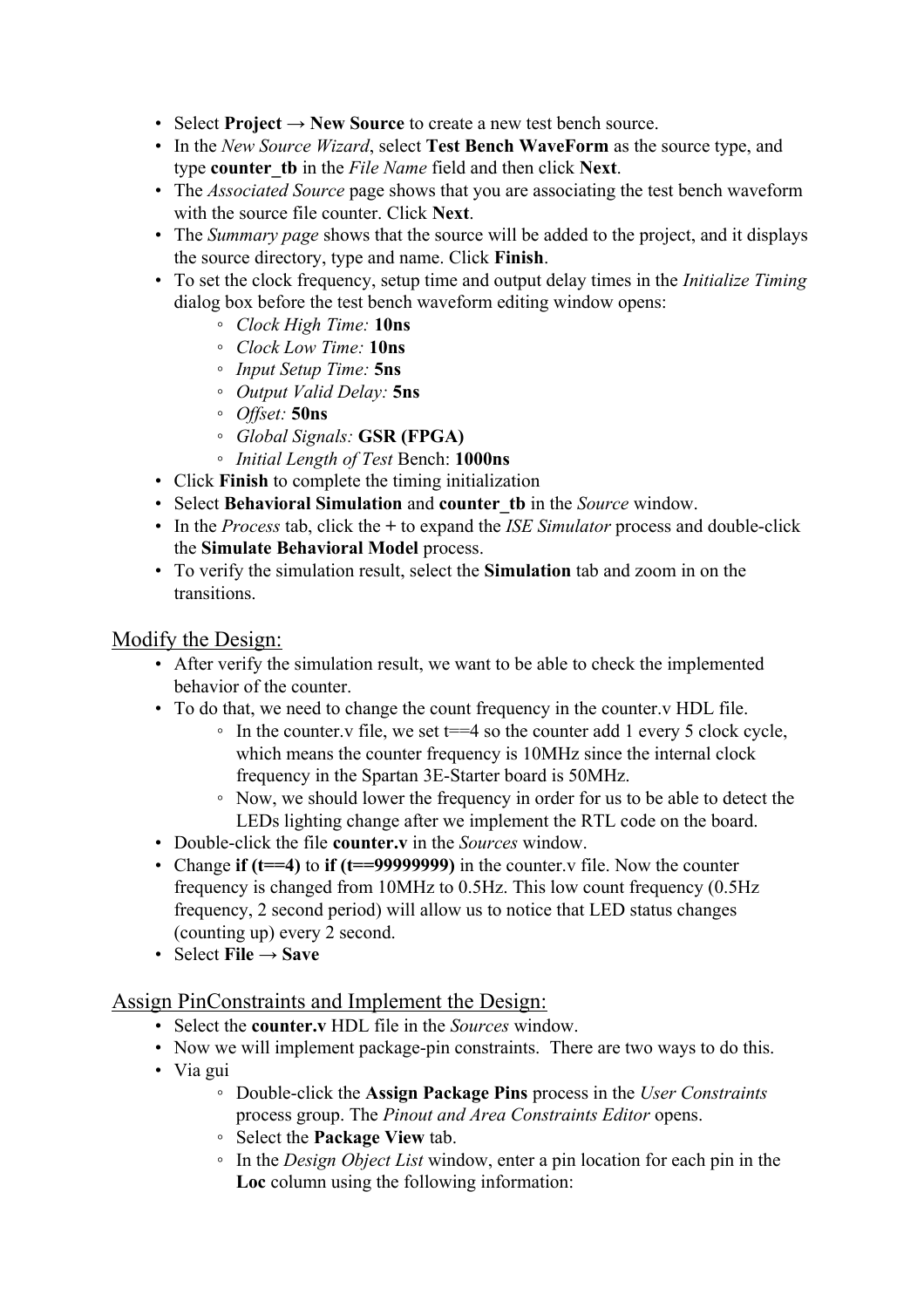- *clock*: **C9** (On-Board 50MHz Oscillator signal on board, the internal clock with 50MHz)
- *count out*< $0$ >: **F12** (LD0 signal on boad)
- *count out<1>*: **E12** (LD1 signal on boad)
- *count out*<2>: **E11** (LD2 signal on boad)
- *count out*<3>: **F11** (LD3 signal on boad)
- Select **File → Save**.
- Via text file
	- Click **New Source** in the *New Project* dialog box.
	- Select **Implementation Constraints File** the source type in the *New Source* dialog box.
	- Type in the file name **counter.ucf**.
	- Verify that the **Add to Project** checkbox is selected.
	- Click **Next** through the screens and then **Finish** to create the project.
	- Under the **Sources** window, expand the tree to show **counter.ucf.**
	- Under the **Processes** window, expand the tree **User Constraints** and click **Edit Constraints (Text)**.
	- Enter the following lines into the file.
		- $\blacksquare$  NET "clock" LOC = "C9" | IOSTANDARD = LVCMOS33  $|$  PERIOD = 20 ns HIGH 50%;
		- NET "count out <0>"  $LOC = "F12" | IOSTANDARD =$ LVTTL | DRIVE =  $8$  | SLEW = SLOW;
		- NET "count out <1>"  $LOC = "E12" | IOSTANDARD =$ LVTTL | DRIVE =  $8$  | SLEW = SLOW;
		- NET "count out  $2$ <sup>"</sup> LOC = "E11" | IOSTANDARD = LVTTL | DRIVE =  $8$  | SLEW = SLOW;
		- NET "count out  $3$ <sup>-"</sup> LOC = "F11" | IOSTANDARD = LVTTL  $|DRIVE = 8 | SLEW = SLOW;$
	- Select **File → Save**.
- Double-clicking the **View Design Summary** process in the *Processes* tab to open the *Design Summary*.
- Double-click the **Implement Design** process in the *Processes* tab.
- As implementation steps complete, green check marks will show up in the check boxes.
- Select the **Pinout Report** and select the **Signal Name** column header to sort the signal names. Verify that signals are routed to the correct package pins.

# Download Design to the Spartan 3E-Starter Board:

- Connect the 5V DC power cable to the board (J20) and connect download USB cable between PC and the board (J18). Slide the power switch (next to the power input) to on.
- Select **Synthesis/Implementation** from the drop-down list in the *Sources* window.
- Select **counter.v** in the *Sources* window.
- Click the **+** to expand the **Generate Programming File** processes in the *Processes* window.
- Double-click the **Configure Device (iMPACT)** process.